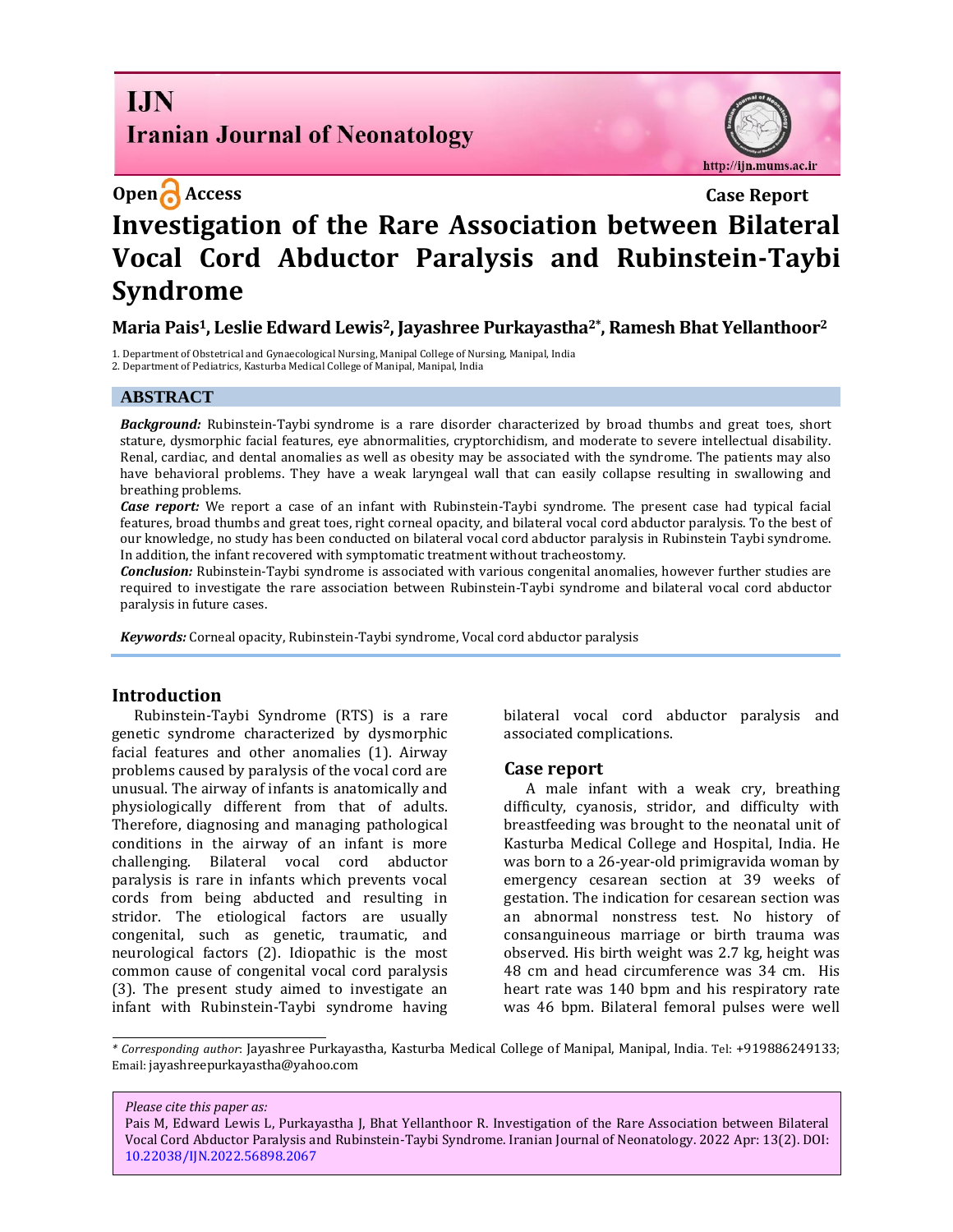

**Figure 1.** Pointed nose, depressed nasal bridge, and right sunken eye

felt. General examination revealed a sunken right eye with corneal opacity, pointed nose, depressed nasal bridge, overhanging columella, high-arched palate, and downslanting palpebral fissures (Figure 1). He also had micrognathia, microstomia, low-set ears, and thick eyebrows. Bilateral upper and lower limbs indicated stubby fingers, flat thumbs, and broad great toes (Figure 2). Ophthalmologic examination revealed right corneal opacity and primary congenital glaucoma. The intraocular pressure was high. The abdomen was soft, not distended, and no organomegaly existed. The infant was diagnosed with Rubinstein-Taybi Syndrome due to clinical features. Baseline investigations indicated polycythemia (Haemocrit 63%) and low blood sugar. A partial exchange transfusion was

performed. Subsequently, the infant was euglycemic. Initial low serum calcium of 6.2 mg/dL was normalized following IV 10% Calcium Gluconate. Chest x-ray showed inhomogenous opacities on the right side. The infant was evaluated for persistent stridor by an ENT specialist. Flexible laryngoscopy confirmed the diagnosis of bilateral abductor paralysis (Figure 3). Flexible laryngoscopy assessed the mobility of the vocal folds on both sides, the adequacy of the glottic chink, and eliminated other laryngeal anomalies such as laryngomalacia, laryngeal cleft, and anterior or posterior glottic stenosis. This case failed to include a fiberoptic endoscopic evaluation of swallowing. The infant was a highrisk case for general anesthesia due to stridor and respiratory abnormalities, therefore rigid endoscopic evaluation was not performed under intravenous anesthesia to remove second laryngeal pathology such as subglottic stenosis and tracheobronchomalacia. Cricoarytenoid joints were normal. The infant was initially managed with invasive mechanical ventilation. Subsequently, he was managed by non-invasive ventilation. As breastfeeding was difficult, expressed breast milk was fed through the feeding tube. Conservative management was performed for about a month without tracheostomy. The infant gained weight during the hospital stay and bilateral vocal cord abductor paralysis gradually resolved. The condition improved and the infant was discharged from the hospital with a feeding tube. Multiplex Ligation-dependent Probe Amplification (MLPA) test failed to detect any common microdeletions. The geneticist also recommended whole exome sequencing, but the test was not performed due to financial constraints.



 **Figure 2**. Bilateral stubby fingers, broad thumbs, and great first toes

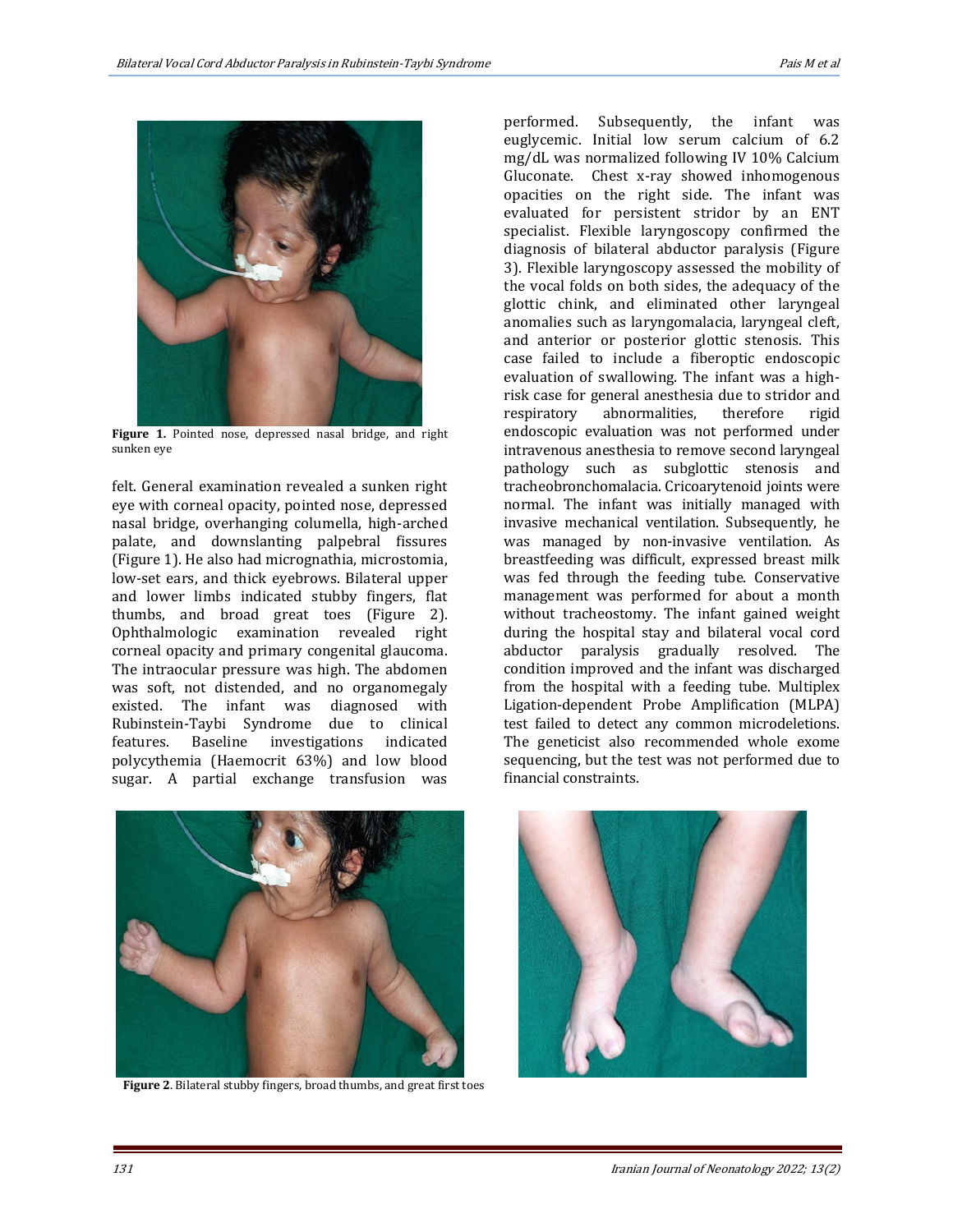

 **Figure 3.** Endoscopy indicates bilateral vocal cord abductor paralysis

## **Discussion**

Rubinstein-Taybi Syndrome *is diagnosed* in infants at birth based on abnormalities of the face, hands, and feet. An infant inherits RTS from parents with an autosomal dominant pattern or may be due to mutation. Mutations in the CREBBP2 or the EP3003,4 genes cause this syndrome (4). Prevalence of RTS is one case per 125000 live births (1). Microcephaly, large anterior fontanel, grimace, small right eye, pointed nose, and right eye glaucoma were observed in the present case. Glaucoma was previously reported in RTS (5). The affected infants may have deviated septum, broad nasal bridge, low-set ears, thick high-arched eyebrows, ptosis, epicanthal folds, and nasolacrimal duct obstruction (6). Optic atrophy may occur due to undetected congenital glaucoma. Evaluating intraocular pressure is critical in this situation to prevent additional vision loss.

The respiratory abnormalities include extra small lobulation of the lungs and weak laryngeal walls. The weak and easily collapsible walls of the larynx result in swallowing and breathing difficulties. The present case had stridor and feeding problems mainly due to bilateral vocal cord abductor paralysis. The immobility of the vocal cord is known as bilateral vocal cord paralysis, while decreased mobility of the vocal cord is known as vocal cord paresis. Vocal cord paralysis is often unilateral. The present case had rarer bilateral vocal cord paralysis. The etiology of abductor paralysis may not always be identified. Bilateral vocal cord paralysis is sometimes associated with neurological conditions, especially mediastinal masses or trauma at birth (7). No history of birth trauma or neurological involvement was observed in the present case. Bilateral vocal cord paralysis is therefore idiopathic and may be a rare association with RTS. The condition requires endoscopic



## **Conclusion**

The association between bilateral vocal cord abductor paralysis and Rubinstein-Taybi Syndrome is rare and should be investigated in future studies. Affected infants need long-term hospitalization for